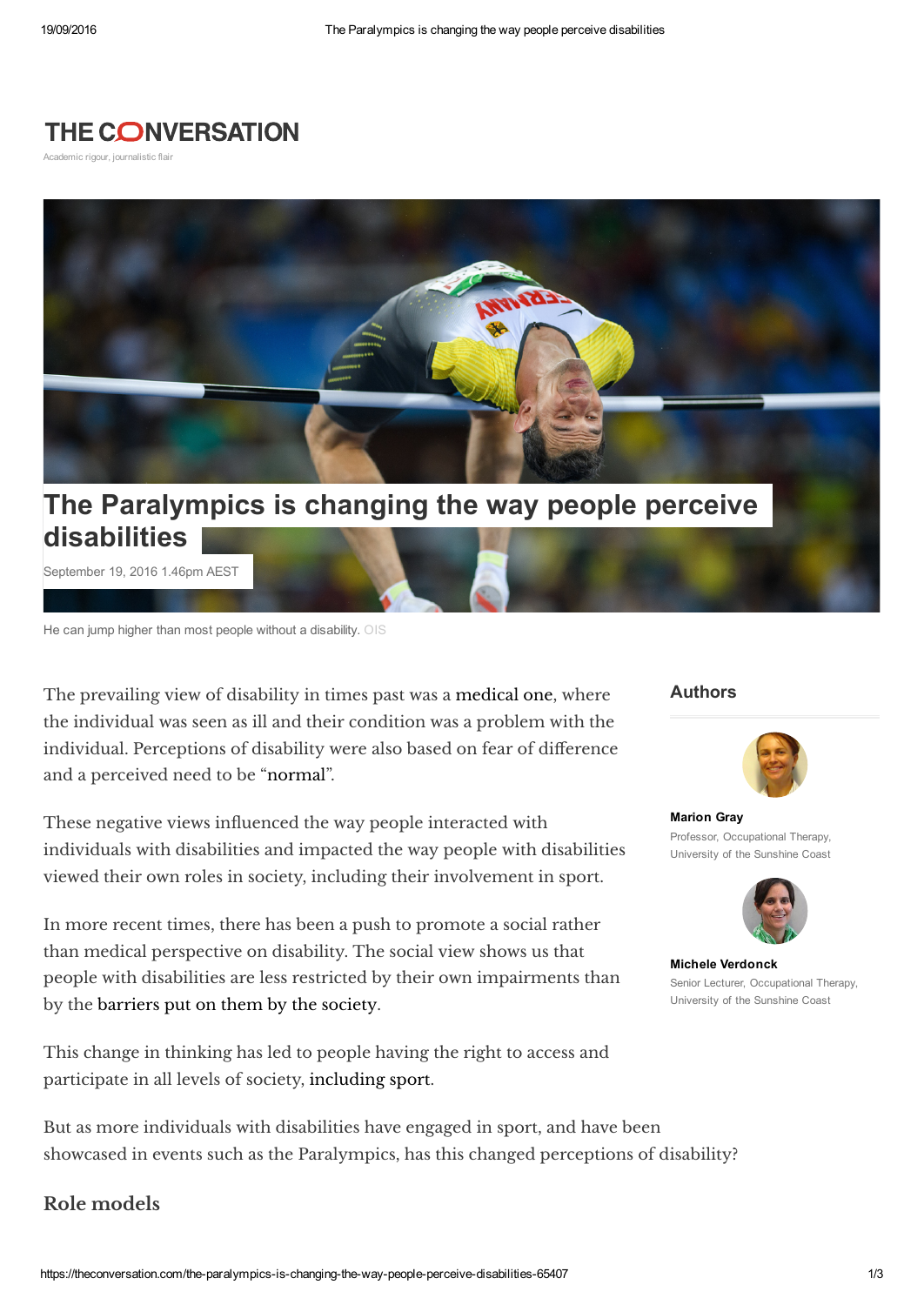Media coverage of Paralympic games has helped change societal [perspectives.](http://connection.ebscohost.com/c/articles/69709610/essays-paralympic-movement-doubts-certainties-1) There was some criticism of the coverage of the earlier games as being patronising, but "pitying" language is becoming less common in media coverage today.

Unfortunately, a notable exception is the recent statement by Brazilian journalist Joaquim Vieira, who called the games a "grotesque spectacle" and "a circus act … to fill the agenda of political [correctness".](http://www.brasilpost.com.br/2016/09/12/paralimpiada-preconceito_n_11970120.html) This comment shows that some individuals – including some journalists – are still lagging when it comes to encouraging a change in societal attitudes towards disability.

The portrayal of positive life stories is one way of changing negative views, as was the case with British wheelchair tennis player Lucy [Shuker.](http://rsh.sagepub.com/content/132/2/68.short) This is where the Paralympics becomes an important vehicle for changing societal perceptions as there are many positive stories on show.

As Paralympians receive more medals, they are viewed by many people, including policy makers, as heroes who have [overcome](http://www.tandfonline.com/doi/abs/10.1080/17430437.2011.614765) adversity.

As potential "heroes", Paralympic athletes are not only role models for other aspiring athletes, especially for those with a disability, but are also admired by society as a whole for their achievements.



Sport provides many benefits for those involved, not least psychological. OIS

Some notable role models include those who have won medals as well as gaining other mainstream awards.